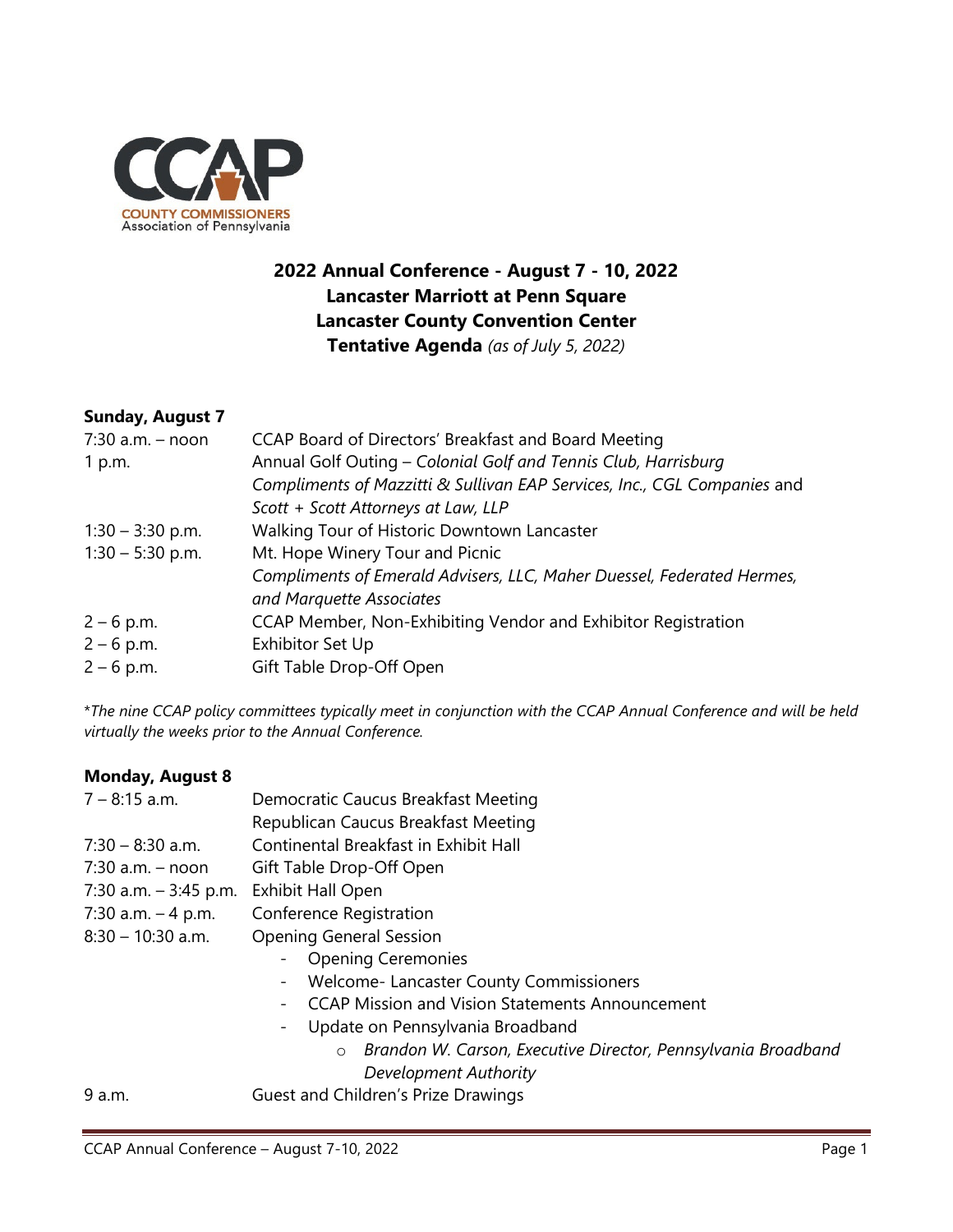# **Monday, August 8 – continued**

| 11 a.m.                              | <b>CCAP Prize Drawings in Exhibit Hall</b>                                                                                                  |
|--------------------------------------|---------------------------------------------------------------------------------------------------------------------------------------------|
| 11:30 a.m. $-1$ p.m.                 | Lunch with CCAP's Exhibitors                                                                                                                |
| 12:45 p.m.                           | <b>CCAP Drawings in Exhibit Hall</b>                                                                                                        |
| $1:30 - 3$ p.m.                      | <b>Breakout Sessions I</b>                                                                                                                  |
|                                      | 1. Resolutions Open Meeting                                                                                                                 |
|                                      | 2. Understanding the Partnership Between Counties and the Office of<br>Developmental Programs - Responsibilities of the Operating Agreement |
|                                      | 3. Pensions: Fiduciary Concerns                                                                                                             |
|                                      | 4. Bridging the Cybersecurity Communication Gap                                                                                             |
| $3 - 3:30$ p.m.                      | Beverage Break in Exhibit Hall                                                                                                              |
| 3:15 p.m.                            | CCAP and Exhibitor Prize Drawings in Exhibit Hall                                                                                           |
| 3:45 p.m.                            | <b>Exhibit Hall Closes</b>                                                                                                                  |
| $3:45 - 5$ p.m.                      | <b>District Meetings</b> (county members only)                                                                                              |
| $3:45 - 5:30$ p.m.                   | <b>Exhibitor Teardown</b>                                                                                                                   |
| 6 p.m.                               | Conference-wide Evening Event - Fulton Theatre                                                                                              |
|                                      | <b>Compliments of CS McKee</b>                                                                                                              |
| <b>Tuesday, August 9</b>             |                                                                                                                                             |
| 7:30 - 8:30 a.m.                     | <b>Continental Breakfast</b>                                                                                                                |
| $8 - 3:30$ p.m.                      | Conference Registration                                                                                                                     |
| $8:30 - 11:30$ a.m.                  | CCAP Annual Business Meeting (Open to county members only)                                                                                  |
|                                      | President's Report<br>$\overline{\phantom{0}}$                                                                                              |
|                                      | <b>Committee Reports</b><br>$\overline{\phantom{a}}$                                                                                        |
|                                      | <b>Consideration of Resolutions</b><br>$\sim$                                                                                               |
|                                      | Site Selection - 2027 Annual Conference                                                                                                     |
|                                      | <b>Election of Officers</b><br>$ \,$                                                                                                        |
| 9 a.m.                               | Guest and Children's Prize Drawings                                                                                                         |
| 11:30 a.m. - 1 p.m. Conference Lunch |                                                                                                                                             |
| $1:15 - 2:30$ p.m.                   | <b>Breakout Sessions II</b>                                                                                                                 |
|                                      | 1. Solicitors' Session I                                                                                                                    |
|                                      | 2. Comprehensive Behavioral Health Task Force                                                                                               |
|                                      | 3. USDA Rural Development                                                                                                                   |
|                                      | 4. County Risk Management                                                                                                                   |
| $2:30 - 2:45$ p.m.                   | Beverage Break                                                                                                                              |
| $2:45 - 4$ p.m.                      | <b>Breakout Sessions III</b>                                                                                                                |
|                                      | 1. Mental Health in County Jails                                                                                                            |
|                                      | 2. Solicitors' Session II                                                                                                                   |
|                                      | 3. Having Challenging Conversations                                                                                                         |
| $6:30 - 8:30$ p.m.                   | Dinner and Awards Ceremony                                                                                                                  |